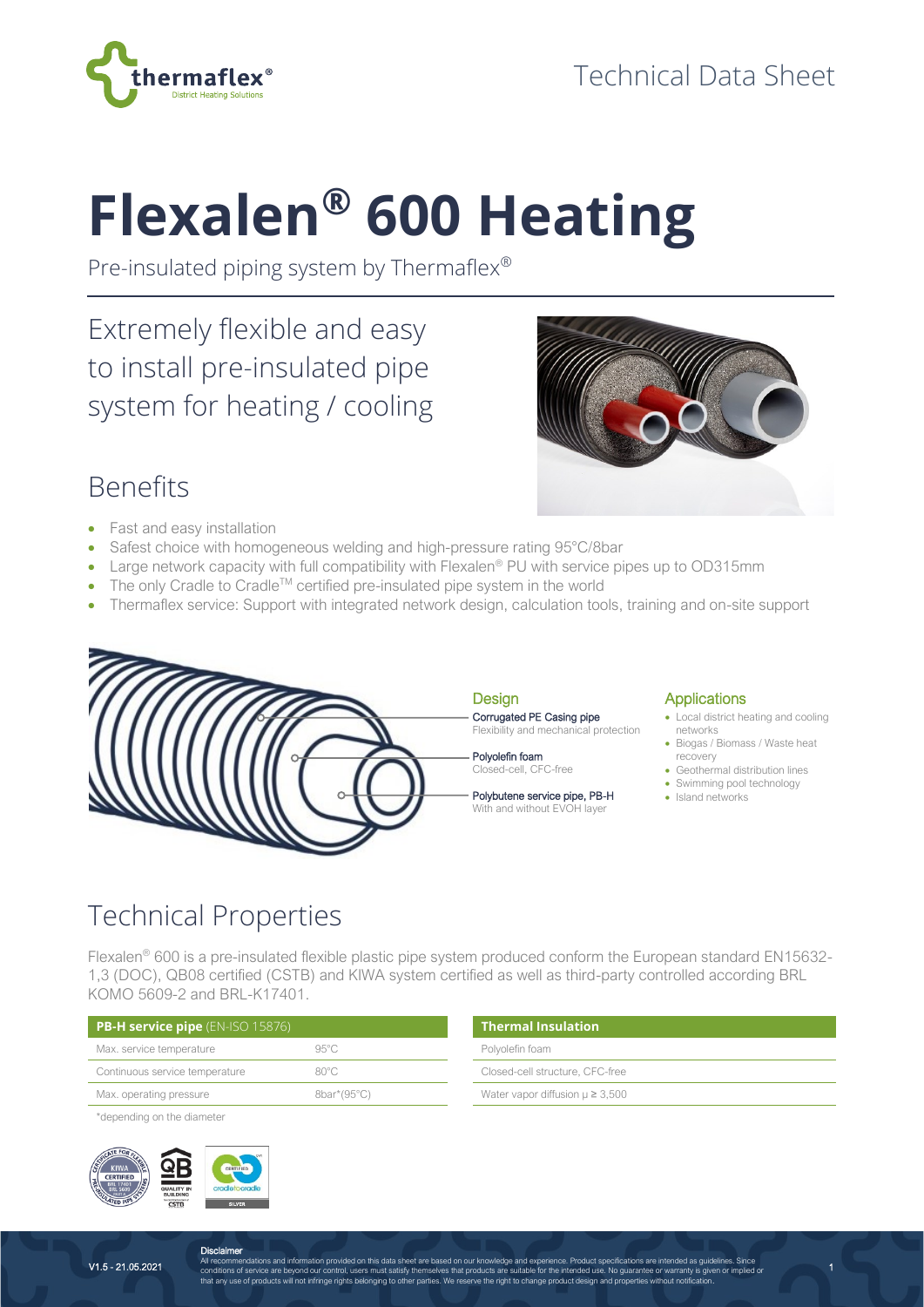#### **Flexalen® 600 Heat losses**

| Heat loss q [W/m] for one Single line |                |                |                              |                |                |      | Heat loss q [W/m] for one Double line |                                                                                                                                                                                 |                                      |                |                |                |                |                |            |  |
|---------------------------------------|----------------|----------------|------------------------------|----------------|----------------|------|---------------------------------------|---------------------------------------------------------------------------------------------------------------------------------------------------------------------------------|--------------------------------------|----------------|----------------|----------------|----------------|----------------|------------|--|
| Flexalen <sup>®</sup>                 |                |                | Operating temperature T [°C] |                |                |      |                                       | Flexalen <sup>®</sup>                                                                                                                                                           | Average operating temperature T [°C] |                |                |                |                |                |            |  |
| 600<br>Single line                    | $20^{\circ}$ C | $30^{\circ}$ C | $40^{\circ}$ C               | $50^{\circ}$ C | $60^{\circ}$ C | 70°C | $80^{\circ}$ C                        | 600<br>Double line                                                                                                                                                              | $20^{\circ}$ C                       | $30^{\circ}$ C | $40^{\circ}$ C | $50^{\circ}$ C | $60^{\circ}$ C | $70^{\circ}$ C | $80^\circ$ |  |
| 25/90                                 | 1.4            | 2.8            | 4.3                          | 5.8            | 7.4            | 9.0  | 10.6                                  | $25 + 25 / 125$                                                                                                                                                                 | 3.0                                  | 5.0            | 7.0            | 9.0            | 11.0           | 13.0           | 15.0       |  |
| 32/90                                 | 1.7            | 3.5            | 5.3                          | 7.2            | 9.1            | 11.1 | 13.1                                  | $32 + 32 / 125$                                                                                                                                                                 | 3.8                                  | 6.4            | 8.9            | 11.5           | 14.0           | 16.6           | 19.1       |  |
| 40/90                                 | 2.2            | 4.4            | 6.7                          | 9.1            | 11.5           | 14.0 | 16.5                                  | $32 + 32 / 160$                                                                                                                                                                 | 2.7                                  | 4.6            | 6.5            | 8.4            | 10.3           | 12.2           | 14.1       |  |
| 40 / 125                              | 1.7            | 3.4            | 5.2                          | 7.0            | 8.9            | 10.8 | 12.8                                  | $40 + 40 / 160$                                                                                                                                                                 | 3.4                                  | 5.7            | 8.0            | 10.3           | 12.7           | 15.0           | 17.3       |  |
| 50/125                                | 2.1            | 4.2            | 6.4                          | 8.6            | 10.9           | 13.3 | 15.7                                  | $50 + 50 / 160$                                                                                                                                                                 | 4.4                                  | 7.5            | 10.6           | 13.7           | 16.8           | 19.9           | 23.0       |  |
| 50/160                                | 1.7            | 3.5            | 5.3                          | 7.2            | 9.1            | 11.1 | 13.1                                  | $63 + 63 / 200$                                                                                                                                                                 | 4.4                                  | 7.8            | 11.2           | 14.7           | 18.1           | 21.5           | 24.9       |  |
| 63/125                                | 2.8            | 5.6            | 8.5                          | 11.5           | 14.5           | 17.6 | 20.8                                  | Calculation parameter                                                                                                                                                           |                                      |                |                |                |                |                |            |  |
| 63/160                                | 2.1            | 4.3            | 6.5                          | 8.8            | 11.1           | 13.5 | 15.9                                  | 1.00 W/m·K<br>$\lambda_{\rm soil}$ :<br>0.0685 m <sup>2</sup> K/W<br>R soil surface to ambient air:<br>10.0 °C<br>$Tsoil$ :                                                     |                                      |                |                |                |                |                |            |  |
| 75/160                                | 2.5            | 5.1            | 7.8                          | 10.5           | 13.2           | 16.1 | 19.0                                  |                                                                                                                                                                                 |                                      |                |                |                |                |                |            |  |
| 90/160                                | 3.2            | 6.5            | 9.9                          | 13.3           | 16.8           | 20.4 | 24.1                                  | 0.8 <sub>m</sub><br>Soil covering:                                                                                                                                              |                                      |                |                |                |                |                |            |  |
| 110/200                               | 3.4            | 6.9            | 10.4                         | 14.0           | 17.7           | 21.5 | 25.3                                  |                                                                                                                                                                                 |                                      |                |                |                |                |                |            |  |
| 125 / 200                             | 4.1            | 8.3            | 12.6                         | 17.0           | 21.5           | 26.1 | 30.7                                  | The heat loss characteristics are in accordance with the European standard for flexible<br>heating pipes systems EN15632. During the expected lifetime of the product these val |                                      |                |                |                |                |                |            |  |

| <b>W/m]</b> for one Single line |                              |                |                |                |                | Heat loss q [W/m] for one Double line |                                      |                |                |                |                |                |                |                |
|---------------------------------|------------------------------|----------------|----------------|----------------|----------------|---------------------------------------|--------------------------------------|----------------|----------------|----------------|----------------|----------------|----------------|----------------|
|                                 | Operating temperature T [°C] |                |                |                |                | Flexalen <sup>®</sup>                 | Average operating temperature T [°C] |                |                |                |                |                |                |                |
| 20°C.                           | $30^{\circ}$ C               | $40^{\circ}$ C | $50^{\circ}$ C | $60^{\circ}$ C | $70^{\circ}$ C | $80^{\circ}$ C                        | 600<br>Double line                   | $20^{\circ}$ C | $30^{\circ}$ C | $40^{\circ}$ C | $50^{\circ}$ C | $60^{\circ}$ C | $70^{\circ}$ C | $80^{\circ}$ C |
| 1.4                             | 2.8                          | 4.3            | 5.8            | 7.4            | 9.0            | 10.6                                  | $25 + 25 / 125$                      | 3.0            | 5.0            | 7.0            | 9.0            | 11.0           | 13.0           | 15.0           |
| 1.7                             | 3.5                          | 5.3            | 7.2            | 9.1            | 11.1           | 13.1                                  | $32 + 32 / 125$                      | 3.8            | 6.4            | 8.9            | 11.5           | 14.0           | 16.6           | 19.1           |
| 2.2                             | 4.4                          | 6.7            | 9.1            | 11.5           | 14.0           | 16.5                                  | $32 + 32 / 160$                      | 2.7            | 4.6            | 6.5            | 8.4            | 10.3           | 12.2           |                |
| 1.7                             | 3.4                          | 5.2            | 7.0            | 8.9            | 10.8           | 12.8                                  | $40 + 40 / 160$                      | 3.4            | 5.7            | 8.0            | 10.3           | 12.7           | 15.0           | 17.3           |
| 2.1                             | 4.2                          | 6.4            | 8.6            | 10.9           | 13.3           | 15.7                                  | $50 + 50 / 160$                      | 4.4            | 7.5            | 10.6           | 13.7           | 16.8           | 19.9           | 23.0           |
| 1.7                             | 3.5                          | 5.3            | 7.2            | 9.1            | 11.1           | 13.1                                  | $63 + 63 / 200$                      | 4.4            | 7.8            | 11.2           | 14.7           | 18.1           | 21.5           | 24.9           |
| 2.8                             | 5.6                          | 8.5            | 11.5           | 14.5           | 17.6           | 20.8                                  | Calculation parameter                |                |                |                |                |                |                |                |
|                                 |                              |                |                |                |                |                                       |                                      |                |                |                |                |                |                |                |

| Asoil.                         | 1.00 W/m·K                          |
|--------------------------------|-------------------------------------|
| R soil surface to ambient air: | $0.0685$ m <sup>2</sup> $\cdot$ K/W |
| Tsoil:                         | 10.0 $^{\circ}$ C                   |
| Soil covering:                 | 0.8 <sub>m</sub>                    |

The heat loss characteristics are in accordance with the European standard for flexible heating pipes systems EN15632. During the expected lifetime of the product these values will increase by 7-10 %.

### **Flexalen® 600 Pressure rating**



- Up to OD110 20°C/16 bar 95°C/8 bar  $\rightarrow$   $\ge$  OD125 20°C/10 bar 95°C/5 bar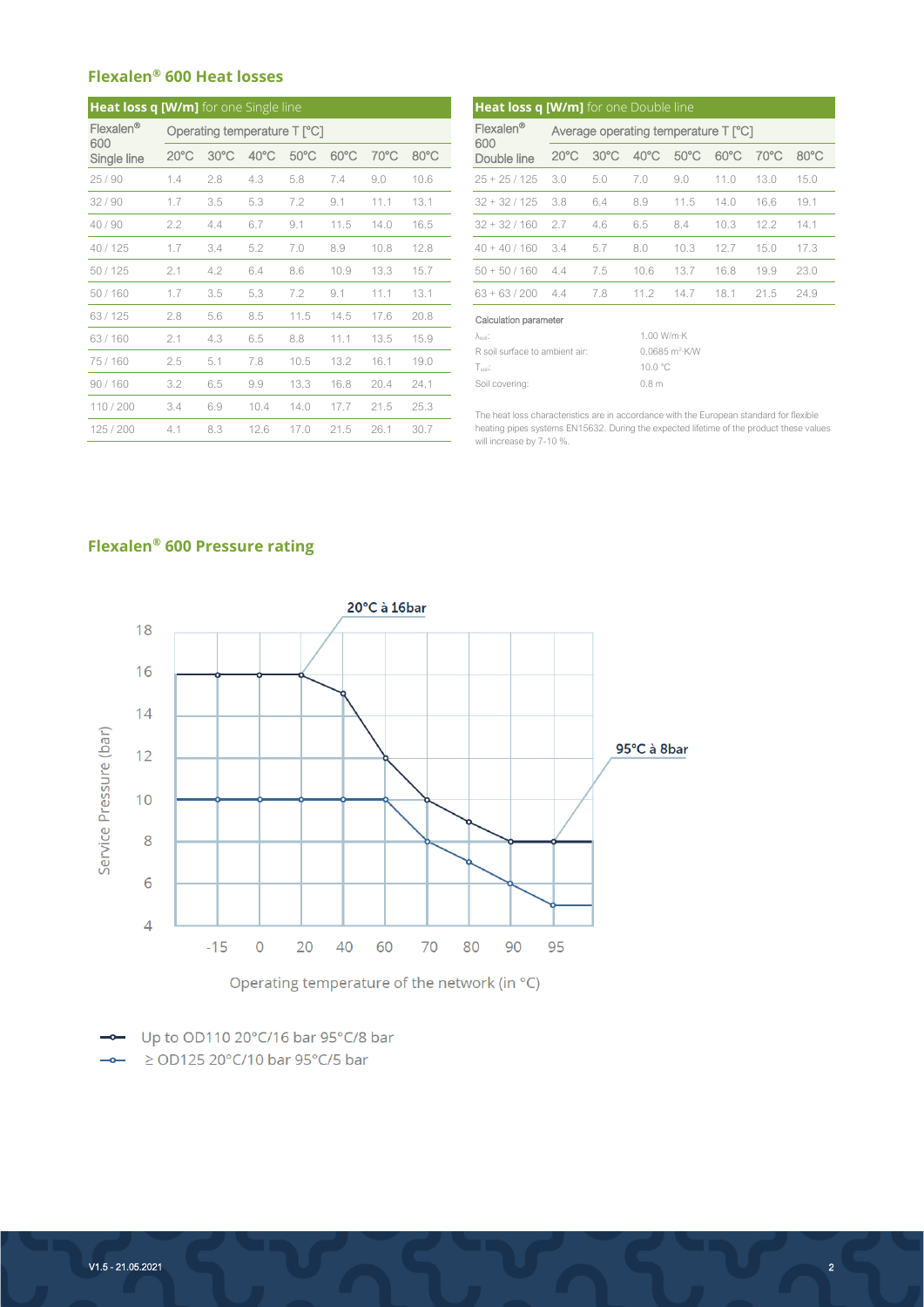#### **Flexalen® 600 Pressure drop PB**

Determine the pressure drop using Flexalen pipe systems at a flow temperature of 90°C (Flow line). For lower medium temperatures the pressure drop is higher: e.g. for 60°C 10%; for 10°C 20% higher.

For support on a complete district heating network design please contact your Thermaflex partner!